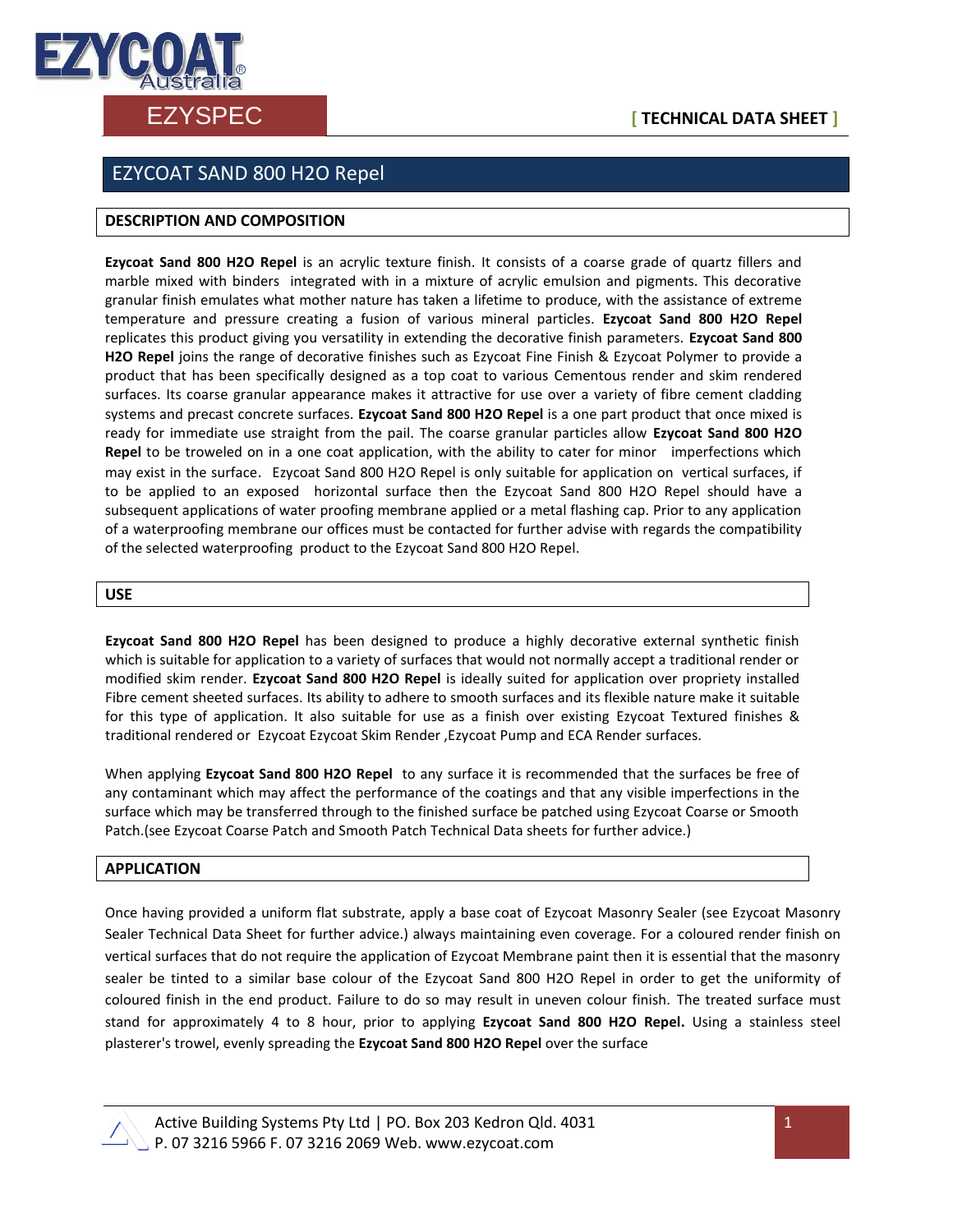

Depending on the surface to be coated and previous surface preparations that have taken place, it may be necessary to apply the **Ezycoat Sand 800 H2O Repel** in 2 coats. The first being the leveling coat which will be left as a float finish and the second the finishing coat. The finishing coat should be finished flat with a plastic trowel. Should a coarse type render finish be preferred then it is possible to sponge finish the **Ezycoat Sand 800 H2O Repel**, however this will depend on personal choice.

## **DATA**

| <b>Consumption:</b>     | 1 Coat - 8 to 10 sqm. per 15 Lit.                                                                                                                                                                                                                                                                                                                                                                                                                                                                                                                                                                                                                                                                                                                                                                                                                                                                                                                                                                                                                                                                                                                                                                                                                                                                                                                                                                                                                                                                    |
|-------------------------|------------------------------------------------------------------------------------------------------------------------------------------------------------------------------------------------------------------------------------------------------------------------------------------------------------------------------------------------------------------------------------------------------------------------------------------------------------------------------------------------------------------------------------------------------------------------------------------------------------------------------------------------------------------------------------------------------------------------------------------------------------------------------------------------------------------------------------------------------------------------------------------------------------------------------------------------------------------------------------------------------------------------------------------------------------------------------------------------------------------------------------------------------------------------------------------------------------------------------------------------------------------------------------------------------------------------------------------------------------------------------------------------------------------------------------------------------------------------------------------------------|
|                         | Density 1.67                                                                                                                                                                                                                                                                                                                                                                                                                                                                                                                                                                                                                                                                                                                                                                                                                                                                                                                                                                                                                                                                                                                                                                                                                                                                                                                                                                                                                                                                                         |
|                         | Coating Thickness 0.8 to 1mm                                                                                                                                                                                                                                                                                                                                                                                                                                                                                                                                                                                                                                                                                                                                                                                                                                                                                                                                                                                                                                                                                                                                                                                                                                                                                                                                                                                                                                                                         |
| <b>Pail Size:</b>       | 15Lit.                                                                                                                                                                                                                                                                                                                                                                                                                                                                                                                                                                                                                                                                                                                                                                                                                                                                                                                                                                                                                                                                                                                                                                                                                                                                                                                                                                                                                                                                                               |
| <b>Classification:</b>  | non-dangerous goods                                                                                                                                                                                                                                                                                                                                                                                                                                                                                                                                                                                                                                                                                                                                                                                                                                                                                                                                                                                                                                                                                                                                                                                                                                                                                                                                                                                                                                                                                  |
| Colours:                | White other colours available on request                                                                                                                                                                                                                                                                                                                                                                                                                                                                                                                                                                                                                                                                                                                                                                                                                                                                                                                                                                                                                                                                                                                                                                                                                                                                                                                                                                                                                                                             |
| <b>Important Notes:</b> | Do not apply in temperatures below 10 degrees Celsius or 24 hrs prior to or after wet &<br>rainy conditions. Do not apply in moist conditions. All walls must be free of moisture<br>prior to application. All surfaces should be cleaned and free of any contaminant,<br>releasing agent, fungal growth which may affect the performance of these coatings. Any<br>imperfections which may become visible in the finished surface should be patched and<br>leveled with Ezycoat Patching compounds. Any structural imperfections and/or cracks<br>will need to stabilised prior to any further applications. The durability of the product in<br>its original confection is guaranteed for 1 year as long as it is not exposed to direct<br>sunlight or temperatures below 6 degrees. Ezycoat Sand 800 H2O Repel is not suitable<br>for use in areas prone to water logging, submersion, continually damp and/or below<br>ground. Walls were Ezycoat Sand 800 H2O Repel is to be applied must be free draining.<br>In the case of retaining walls the rear of the wall must be engineered to prevent any<br>penetration of moisture or water through the wall in to the rear of the Ezycoat Sand 800<br>H2O Repel. Failure to do so will result in damage to the Ezycoat Sand 800 H2O Repel and<br>is not covered by warranty. Excess Waste product should be disposed of in responsible<br>manner following guidelines as set out by the local council's bi-laws and Waste Disposal<br>Procedures. |